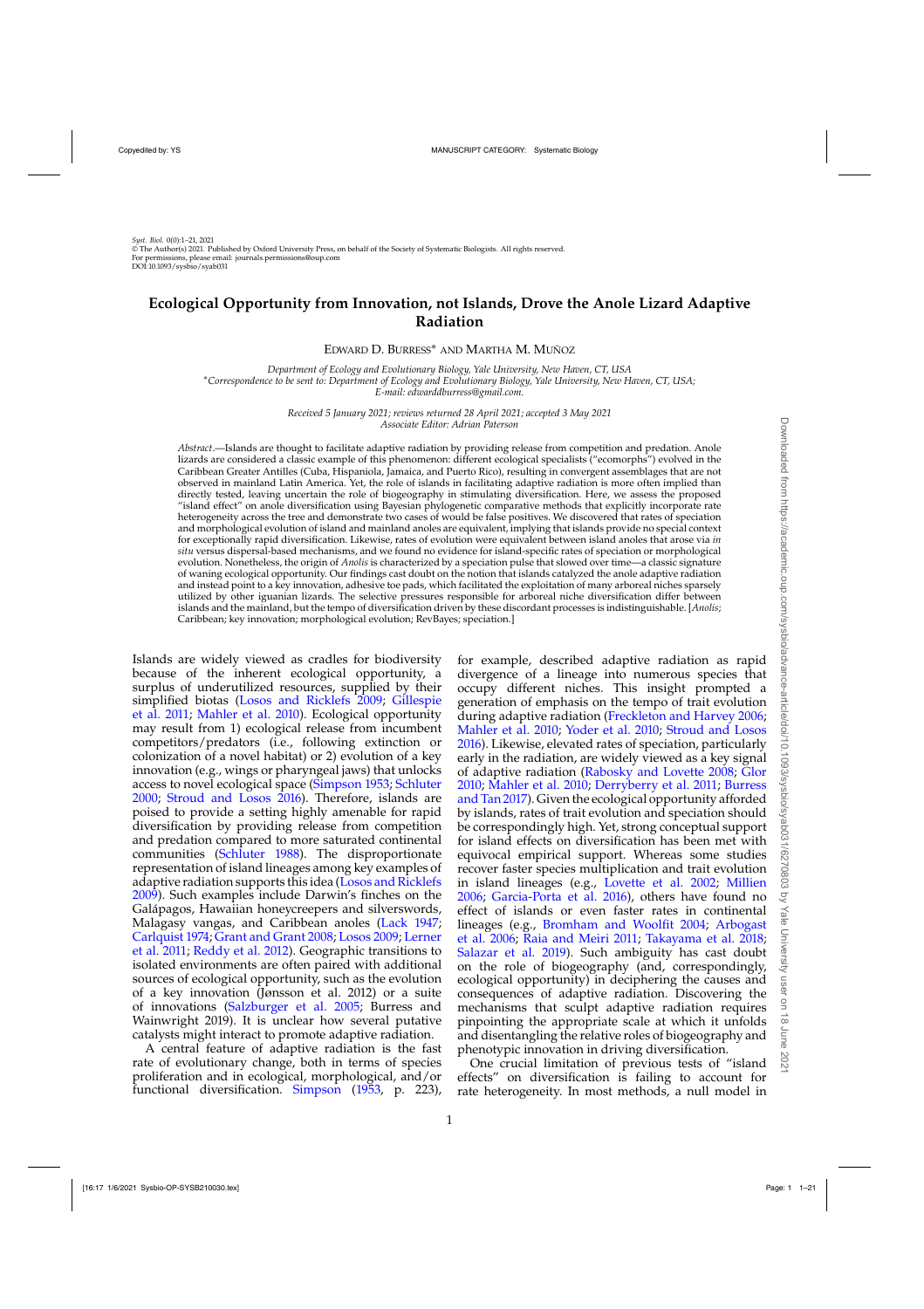which rates are constant across a lineage is compared to an alternative model in which the rate varies according to the state of the discrete character of interest [\(Beaulieu and O'Meara 2014\)](#page-8-0). Given this methodological approach, an isolated bout of diversification in an island assemblage, for example, could be interpreted as a broader signal of an "island effect" because all rate variation is attributed to the island state. There are solutions for estimating the impact of a discrete character on speciation [\(Beaulieu and O'Meara 2016](#page-8-0)), but until recently analyses of trait evolution have remained problematic [\(May and Moore 2020\)](#page-9-0). Likewise, univariate methods ignore that traits associated with complex phenotypes (e.g., anole lizard ecomorphs) have correlated evolutionary histories rather than independent histories. It is unclear how much these methodological limitations have led to over emphasizing or obfuscating the effect of islands on diversification, and subsequently limited exploration of alternative factors in driving adaptive radiation.

Here, we investigate how two aspects of ecological opportunity—ecological release on islands and the evolution of key innovations—impacted the tempo of speciation and trait evolution in *Anolis* lizards, a classic example of adaptive radiation. Anoles are a diverse lineage (400+ species) of lizards distributed throughout the tropical and subtropical regions of the Western Hemisphere. Species packing is especially high in the Caribbean, particularly in the Greater Antilles (Cuba, Hispaniola, Jamaica, and Puerto Rico). Anoles in Caribbean Greater Antilles independently diversified into convergent assemblages comprised of similar structural microhabitat specialists (termed "ecomorphs") [\(Losos 2009](#page-9-0)). Such repeated evolution is strong evidence for adaptation and predictability in the evolutionary process [\(Schluter 2000;](#page-10-0) [Losos 2011\)](#page-9-0) and places considerable emphasis on islands as the critical pre[requisite](#page-8-0) [for](#page-8-0) [exceptional](#page-8-0) [radiation](#page-8-0) [\(](#page-8-0)Gavrilets and Losos [2009](#page-8-0); [Mahler et al. 2010](#page-9-0)). Relationships between ecology and morphology [\(Irschick et al.](#page-9-0) [1997\)](#page-9-0), assemblage structure [\(Anderson and Poe 2019](#page-8-0)), and macroevolutionary features such as rates of morphological [\(Pinto et al. 2008](#page-10-0); [Poe et al. 2018\)](#page-10-0) and physiological evolution [\(Velasco et al. 2016;](#page-10-0) [Salazar et al.](#page-10-0) [2019](#page-10-0)) are generally different between islands and the mainland. In contrast, some evidence has pushed back on this paradigm, instead suggesting that island and mainland anoles underwent similar adaptive radiation [\(Poe and Anderson 2019](#page-10-0)). Nonetheless, the role of island biogeography has not been explicitly considered in the context of background rate heterogeneity that may have historically led to over emphasizing island effects on diversification. An alternative catalyst of adaptive radiation is key innovations—phenotypes that permit a lineage to interact with the environment in a novel way [\(Simpson 1949;](#page-10-0) Vermeij 1976; [Hunter 1998\)](#page-9-0). Anoles have several putative innovations—dewlaps that may function as a means of sexual selection [\(Sigmund 1983\)](#page-10-0) or species recognition [\(Losos 1985;](#page-9-0) [Ng and Glor 2011;](#page-9-0)

[Lambert et al. 2013](#page-9-0)) and adhesive toe pads that facilitate the exploration of arboreal habitat [\(Elstrott and Irschick](#page-8-0) [2004;](#page-8-0) [Bloch and Irschick 2005](#page-8-0)[;](#page-11-0) [Crandell et al. 2014;](#page-8-0) Yuan et al. [2019](#page-11-0)).

Here, we provide a thorough test of island effects on rates of anole diversification (hereafter diversification is meant to generally refer to both speciation and morphological evolution). The diversification of mainland species should be limited by competition and predation [\(Schluter 1988](#page-10-0)). Since islands provide release from both these constraints, diversification is predicted to be faste[r](#page-10-0) [on](#page-10-0) [islands](#page-10-0) [\(Gavrilets and Losos 2009](#page-8-0)[;](#page-10-0) Stroud and Losos [2016\)](#page-10-0). Previous work comparing rates of morphological evolution between island and mainland anoles have been mixed, finding support for "island effects" on the evolution of some traits but not others [\(Pinto et al. 2008;](#page-10-0) [Thomas et al. 2009](#page-10-0); [Poe et al. 2018](#page-10-0); [Feiner et al. 2021\)](#page-8-0). We revisit this classic framework using contemporary phylogenetic comparative methods but also test more subtle ways in which islands may influence adaptive radiation. Islands may also provide access to alternative speciation modes, specifically an enhanced capacity for dispersal-mediated speciation, since species are less geographically dispersed compared to those on lar[ger land masses \(i.e., the mainland;](#page-9-0) Losos and Schluter [2000](#page-9-0)). Among Caribbean island anoles, we compare diversification of species that arose *in situ* (a mechanism afforded by mainland and island ecosystems) on their host island to those that dispersed to their host island (a mechanism with enhanced access on islands). We predict that dispersal will be associated with faster diversification rates due to the abrupt nature of reproductive isolation created by this speciation mode. We also tested for island-specific effects on anole diversification owing to the diversity of islands throughout the Caribbean in terms of surface area and distance from the mainland (among many other features; Itescu et al. 2019). We predict that intrinsic characteristics of islands elicit different diversification rates in anoles [\(Losos and Ricklefs 2009](#page-9-0); Rabosky and Glor [2010](#page-10-0)). During adaptive radiation, species arise as they occupy new niches [\(Simpson 1953,](#page-10-0) p. 223) and evolve associated adaptations [\(Givnish 2015](#page-8-0)). Therefore, rates of speciation and morphological evolution may be correlated across a clade that has undergone adaptive radiation. Factors that provide unique ecological opportunity and alter the adaptive landscape, such as islands, may elicit changes in this relationship. Correspondingly, we predict that island anoles will have a stronger relationship between speciation and morphological evolution. Lastly, we evaluate the diversification of anoles with respect to other closely related iguanian lizards in an effort to disentangle the effects of putative innovations in driving their adaptive radiation. Since both putative sister groups have dewlaps but lack adhesive toe pads (see details below), similar rates of diversification as anoles would point to the role of dewlaps as a key innovation that predated *Anolis*, whereas faster rates in anoles relative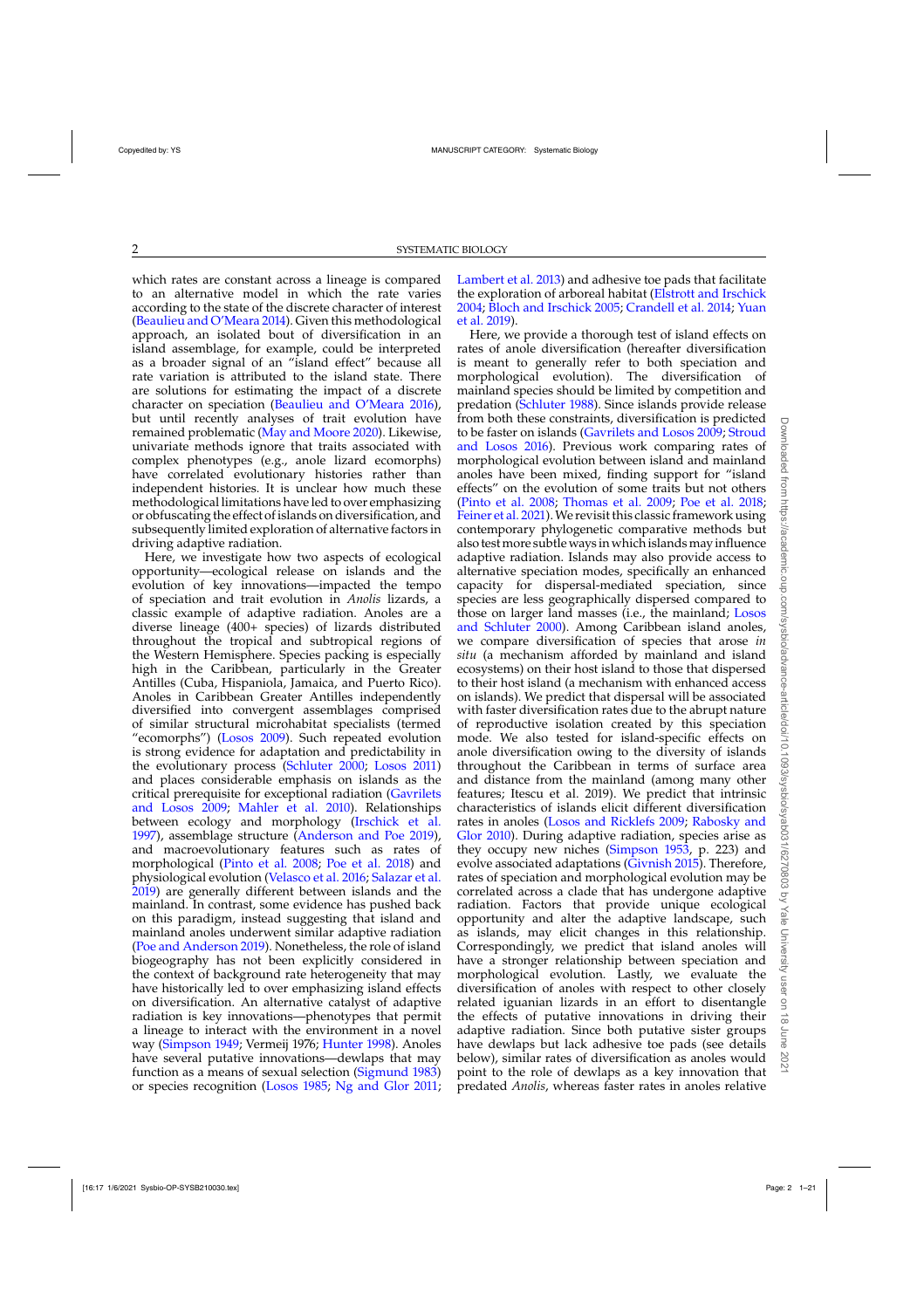to outgroups would implicate to adhesive toe pads as a key innovation coincident with the origin of *Anolis*. Both cases may or may not be paired with island effects.

## MATERIALS AND METHODS

## *Morphological Trait Data*

We used an existing morphological data set that included femur length, head length, toe length, tail length, the number of lamellae (expanded toe pad scales), and snout-vent length (SVL) for 336 anole species (from [Poe and Anderson 2019](#page-10-0)). Due to variable degr[ees of sexual dimorphism among species \(](#page-8-0)Butler et al. [2007](#page-8-0); [Thomas et al. 2009\)](#page-10-0), measurements were collected from adult males [\(Poe and Anderson 2019\)](#page-10-0). Body size is associated with diet and habitat use (reviewed in [Losos 2009\)](#page-9-0). Relative femur length is stron[gly correlated with microhabitat use \(e.g.,](#page-9-0) Losos et al. [1994](#page-9-0); [Pounds 1988;](#page-10-0) [Muñoz et al. 2015\)](#page-9-0) as well as ecologically relevant performance, including sprint speed and jumping capacity [\(Losos and Sinervo 1989](#page-9-0); [Losos 1990](#page-9-0)). Tail length is also related to microhabitat use and locomotor performance; grass-bush anoles, for example, bear especially long tails associated with stability on compliant substrates like grasses (Irschick et al. [1997;](#page-9-0) [Losos 1990](#page-9-0)). Head length is related to feeding ecolo[gy, as these lizards are gape-limited \(](#page-10-0)Verwaijen et al. [2002\)](#page-10-0). Toe length is associated with clinging ability [\(Zani 2000;](#page-11-0) [Bloch and Irschick 2005\)](#page-8-0). Anoles bear adhesive toe pads comprised of expanded toe pad scales (termed lamellae), each bearing a dense covering of sticky hairs, or setae, that help anoles cling to vertical substrates [\(Ruibal and Ernst 1965\)](#page-10-0). The number of lamellae are positively correlated with clinging ability: higher-perching anoles, for example, often exhibit bigger toepads bearing more lamellae [\(Glossip and Losos 1997](#page-8-0); [Irschick et al. 1997;](#page-9-0) [Stuart et al. 2014\)](#page-10-0). All traits scaled strongly with body size (i.e., SVL); therefore, these traits were ln-transformed and regressed against ln-SVL using the phyl.resid function implemented in phytools [\(Revell](#page-10-0) [2012\)](#page-10-0). For all subsequent phylogenetic comparative methods, we used a multivariate framework including femur length, tail length, toe length, head length, the number of lamellae, and snout-vent length.

We also examined several discrete characters related to biogeography and its broader implications. We followed the island and mainland designations for each species as reported by [Poe and Anderson](#page-10-0) [\(2019\)](#page-10-0), which considered native species distributions. These character states were mutually exclusive (i.e., no species occur on both the mainland and on islands). We also classified the Caribbean island species based on two alternative speciation modes: species that arose *in situ* on their host island (i.e., were nested within a clade endemic to that island) and species that dispersed to their host island without subsequent speciation (i.e., were nested within a clade from a different island). To facilitate these classifications, we estimated the stochastic ancestral state

history of the native island with the make.simmap function implemented in phytools [\(Revell 2012\)](#page-10-0). During this procedure, we used a model that permitted each transition rate to be different (all-rates-different; model). We only classified species if the relevant internal nodes were resolved (i.e.,  $>90\%$  for a given state of the discrete character). Species that did not meet this threshold were excluded from this comparison. Lastly, we also considered that there may be island-specific effects on diversification due to inherent characteristics of islands such as their surface area or distance from the mainland [\(Losos and Ricklefs 2009;](#page-9-0) [Rabosky and Glor 2010\)](#page-10-0). We classified species by their island of origin as reported by [Losos](#page-9-0) [\(2009](#page-9-0)).

For phylogenetic comparative methods, we used an existing phylogenetic tree [\(Mahler et al. 2010\)](#page-9-0) that included 165 species (124 islands and 41 mainlands) that matched our data set; although, we demonstrate that our results are consistent with an alternative tree [\(Zheng and Wiens 2016\)](#page-11-0) that included 191 species (124 islands and 67 mainlands) that matched out data set (results shown in the Supplementary material available on Dryad at [http://dx.doi.org/10.25338/B8VH1S\)](http://dx.doi.org/10.25338/B8VH1S). The phylogenetic tree from [Poe et al.](#page-10-0) [\(2017\)](#page-10-0) was not used for phylogenetic comparative methods (although it contains a larger number of anole species) because all species did not have sequence data and discretized versions of the morphological characters were used in its construction. We evaluated the relative morphological disparity between island and mainland species using data sets pruned to match these phylogenetic trees to verify that similar relationships were observed regardless of the size of the data set. The morphological disparity was calculated using the disparity function implemented with the R package geiger [\(Harmon et al. 2008](#page-8-0)).

# *Phylogenetic Comparative Methods*

To ensure that our morphological traits were ecologically relevant, particularly with regards to the diversification of Caribbean island anoles, we compared each trait among ecomorphs using phylogenetic Analysis of Variance (ANOVA) with a residual randomization permutation procedure (Collyer and Adams [2018\)](#page-8-0) implemented in the geomorph R package [\(Adams and Otárola-Castillo 2013](#page-8-0)). Statistical significance was determined using 10k permutations. We determined the statistical significance of pairwise comparisons using the pairwise function implemented in the RRPP package [\(Collyer and Adams 2018](#page-8-0)).

We tested the effect of discrete characters on speciation rates using Hidden State-Dependent Speciation and Extinction models (HiSSE; [Beaulieu and O'Meara 2016\)](#page-8-0) implemented in RevBayes [\(Höhna et al. 2016\)](#page-8-0). HiSSE models reduce the risk of falsely attributing rate heterogeneity with a character by introducing an unobserved (i.e., "hidden") character to the model that is uncorrelated with the observed character. We specified uniform incomplete taxon sampling based on a conservative estimate of 425 species of *Anolis*.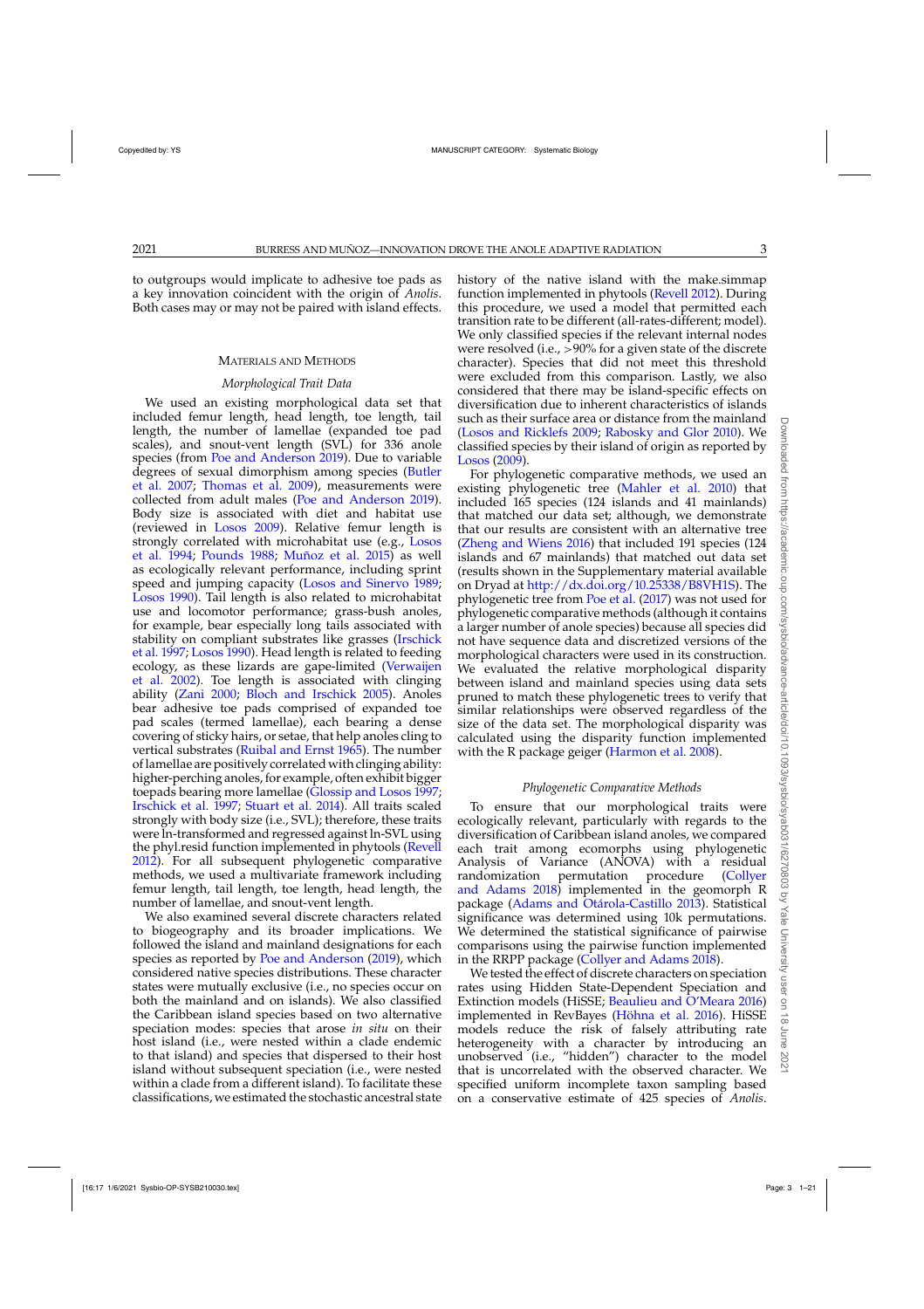HiSSE models were run for 10k generations with two independent chains. Due to inherent difficulty estimating extinction rates with molecular phylogenies based on extant taxa [\(Rabosky 2010;](#page-10-0) [Louca and Pennell](#page-9-0) [2020](#page-9-0)), we only interpret the impact of discrete characters on speciation rates.

We also tested the effect of discrete characters on rates of morphological evolution using Multiple State-Specific Rates of continuous character evolution (MuSSCRat; [May and Moore 2020\)](#page-9-0). To reduce the risk of erroneously attributing rate heterogeneity to the discrete character of interest, this model permits background rate variation (i.e., rate variation not attributed to the discrete character). This model also accommodates multivariate continuous characters to account for the correlated evolution of traits and simultaneously estimates discrete and continuous character histories (rather than estimating each sequentially). MuSSCRat models were run for 10k generations with 10% burnin. The model requires a prior on the number of rate shifts for the continuous characters. Therefore, we repeated analyses with different priors (10, 20, 30, and 40 shifts) to assess its impact on posterior estimates of key parameters and the posterior probability that rates were state-dependent. As further quality checks, we performed additional MuSSCRat analyses with an uncorrelated lognormal (UCLN) model (May and Moore [2020](#page-9-0)) in which the rates do not have a phylogenetic structure. To evaluate the role of rate heterogeneity in erroneously driving effects of discrete characters on rates of morphological evolution (i.e., false positives), we repeated all analyses with a reduced MuSSCRat model that did not permit rates to vary among branches (i.e., did not account for background rate variation).

To assess the correlation between rates of speciation and morphological evolution, we estimated tip rates (i.e., spe[cies-specific](#page-8-0) [rates](#page-8-0) [of](#page-8-0) [diversification;](#page-8-0) Harvey and Rabosky [2018](#page-8-0); [Title and Rabosky 2019](#page-10-0)). Tip rates are an estimate of the present-day evolutionary rate of a lineage [\(Title and Rabosky 2019](#page-10-0)). We first estimated branchspecific rates of speciation using a birth–death–shift process [\(Höhna et al. 2019](#page-9-0)) implemented in RevBayes [\(Höhna et al. 2016](#page-8-0)). This model is similar to [Rabosky](#page-10-0) [\(2014](#page-10-0)), except that the model uses a finite number of rate categories to approximate a continuous distribution of diversification rates. We specified eight rate categories during the analysis. The Markov chain Monte Carlo (MCMC) was run for 10k generations with 10% burnin. We estimated branch-specific rates of morphological evolution using MuSSCRat [\(May and Moore 2020](#page-9-0)). Because there were no cases in which the discrete character affected the evolution of the continuous characters (see below), we used the branch-specific background rates (i.e., rate variation not attributed to the discrete character) estimated from the MuSSCRat model to calculate tip rates. Tip rates are not phylogenetically independent, so we used phylogenetic generalized least squares to assess the evolutionary correlation between rates of speciation and morphological evolution using

the gls [function implemented with ape \(](#page-10-0)Paradis and Schliep [2019](#page-10-0)) and nlme [\(Pinheiro et al. 2020\)](#page-10-0).

We were also interested in how anole speciation rates compared to their close relatives. The identity of the sister group of *Anolis* remains unresolved; therefore, we compared two candidate sister taxa based on existing phylogenetic hypotheses—casquehead lizards (Corytophanidae; [Pyron et al. 2013\)](#page-10-0) and bush anoles (*Polychrus*; [Zheng and Wiens 2016\)](#page-11-0). Both of these lizard groups are superficially similar to *Anolis* in their morphology, arboreal ecology, and distribution in the Neotropics [\(Vitt and Lacher 1981;](#page-11-0) [Vieira et al.](#page-10-0) [2005;](#page-10-0) [Torres-Carvajal et al. 2017](#page-10-0)). Importantly, both groups have gular folds similar (though not functionally equivalent) to the *Anolis* dewlap [\(Ord et al. 2015\)](#page-9-0) but lack adhesive toe pads. The [Pyron et al.](#page-10-0) [\(2013\)](#page-10-0) phylogenetic tree was not time-calibrated; therefore, branch lengths were transformed to relative time using the chronopl functio[n implemented in the R package ape \(](#page-10-0)Paradis and Schliep [2019\)](#page-10-0). Both phylogenetic trees were pruned to include only *Anolis* and their respective sister group. We estimated speciation rates across both phylogenetic trees using a birth–death–shift process [\(Höhna et al. 2019](#page-9-0)) as described above. To determine if previous reports of speciation rates that have declined overtime on each of the major islands [\(Rabosky and Glor 2010](#page-10-0)) could instead be attributed to toe pads (i.e., across the entire genus), we assessed speciation rates through time using an episodic birth–death model [\(Höhna 2015](#page-9-0)). The episodic birth–death model permits speciation rates two vary among a specified number of time intervals. During this analysis, we used 10 time intervals and assumed uniform incomplete taxon sampling. To hone in on the impact of the origin of *Anolis* in moderating the tempo of evolution, we repeated these analyses excluding and including the outgroup.

#### **RESULTS**

The morphological disparity is higher in island anoles than in mainland species, regardless of the phylogenetic scale of the data set  $(N = 165, 191, \text{ or } 334;$ [Supplementary Fig. S1](https://academic.oup.com/sysbio/article-lookup/doi/10.1093/sysbio/syab031#supplementary-data) available on Dryad), ranging from 1.6- to 1.7-fold difference. Most traits were, as expected, effective at distinguishing the Caribbean island ecomorphs [\(Supplementary Fig. S2](https://academic.oup.com/sysbio/article-lookup/doi/10.1093/sysbio/syab031#supplementary-data) available on Dryad). Specifically, snout-vent-length, femur length, toe length, and tail length varied among ecomorphs; head length and the number of lamellae, by contrast, did not vary among ecomorphs [\(Supplementary Table S1,](https://academic.oup.com/sysbio/article-lookup/doi/10.1093/sysbio/syab031#supplementary-data) available on Dryad). Island and mainland anoles do not differ in rates of speciation (Fig. [1a](#page-4-0)) or in rates of morphological evolution (posterior probability  $= 0.14$  to 0.17; Fig. [1b](#page-4-0)).

When exploring the island radiation in greater detail, we found that the rate of speciation (Fig. [1c](#page-4-0)) and morphological evolution (PP =  $0.18-0.33$ ; Fig. [1d](#page-4-0)) also does not differ based on speciation mode (*in situ* vs. dispersal). Similarly, rates of speciation are equivalent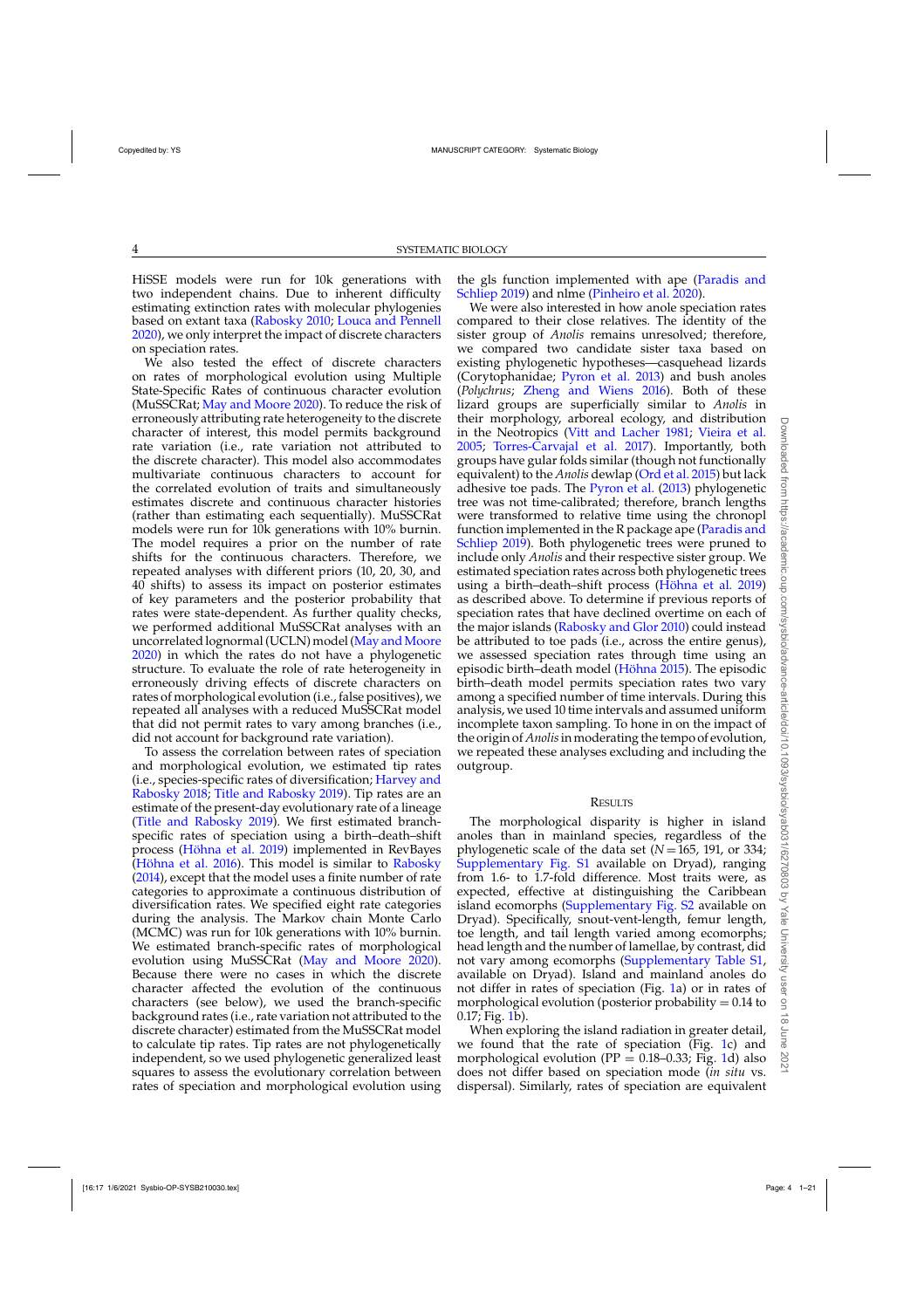<span id="page-4-0"></span>

FIGURE 1. Lack of island effects on anole diversification. Rates of speciation and morphological evolution between a, b) islands and the mainland, c, d) modes of speciation, and e, f) Caribbean islands. Background rates of morphological evolution across the anole phylogeny (g). The distributions of character states are depicted by circles along the tips of the phylogeny.

among the four major Caribbean islands (Fig. 1e), as are rates of morphological evolution ( $PP = 0.261$ ; Fig. 1f). Background variation in the rate of morphological evolution (i.e., variation not attributed to ecosystem type) consisted of isolated bouts of elevated rates, particularly in a small clade of Cuban crown-giant species (Fig. 1g). Posterior estimates of key parameters were consistent across runs with different priors or varied as expected in response to priors [\(Supplementary](https://academic.oup.com/sysbio/article-lookup/doi/10.1093/sysbio/syab031#supplementary-data) [Figs. S3–S5](https://academic.oup.com/sysbio/article-lookup/doi/10.1093/sysbio/syab031#supplementary-data) [available on Dryad;](#page-9-0) [Moore et al. 2016](#page-9-0); May and Moore [2020](#page-9-0)). Rates of speciation and morphological evolution are correlated across the anole phylogeny (*r*=0.199;*t*=7.69;*P*<0.0001), but geography (island vs. mainland) had no effect on the slope of the line fit to this correlation (based on Akaike Information Criterion; Fig. [2\)](#page-5-0). These results were consistent when repeated with a larger data set that matches the Zheng and Wiens [\(2016\)](#page-11-0) phylogenetic tree [\(Supplementary Figs. S6](https://academic.oup.com/sysbio/article-lookup/doi/10.1093/sysbio/syab031#supplementary-data)

and S7 available on Dryad) and using an uncorrelated lognormal (UCLN) model [\(Supplementary Fig. S8](https://academic.oup.com/sysbio/article-lookup/doi/10.1093/sysbio/syab031#supplementary-data) available on Dryad). If rate heterogeneity was ignored, however, then island anoles had 2.4-fold faster rates of morphological evolution than those on the mainland (PP  $= 1.0$ ) and species that arose via dispersal had 1.9-fold faster rates than those that arose *in situ* on their host island (PP =  $0.978$ ; [Supplementary Fig. S9](https://academic.oup.com/sysbio/article-lookup/doi/10.1093/sysbio/syab031#supplementary-data) available on Dryad), highlighting two cases of averted false positives by accounting for background rate variation.

Anoles exhibit faster speciation rates than closely related iguanian lizards that possess gular folds but lack adhesive toe pads (Fig. [3a](#page-5-0),b). On average, anole speciation rates were 1.9-fold faster than *Polychrus* and 3.8-fold faster than Corytophanidae. Speciation rates varied episodically through time, including a pulse of elevated rates following the origination of *Anolis* before declining towards the present (Fig. [3c](#page-5-0),d).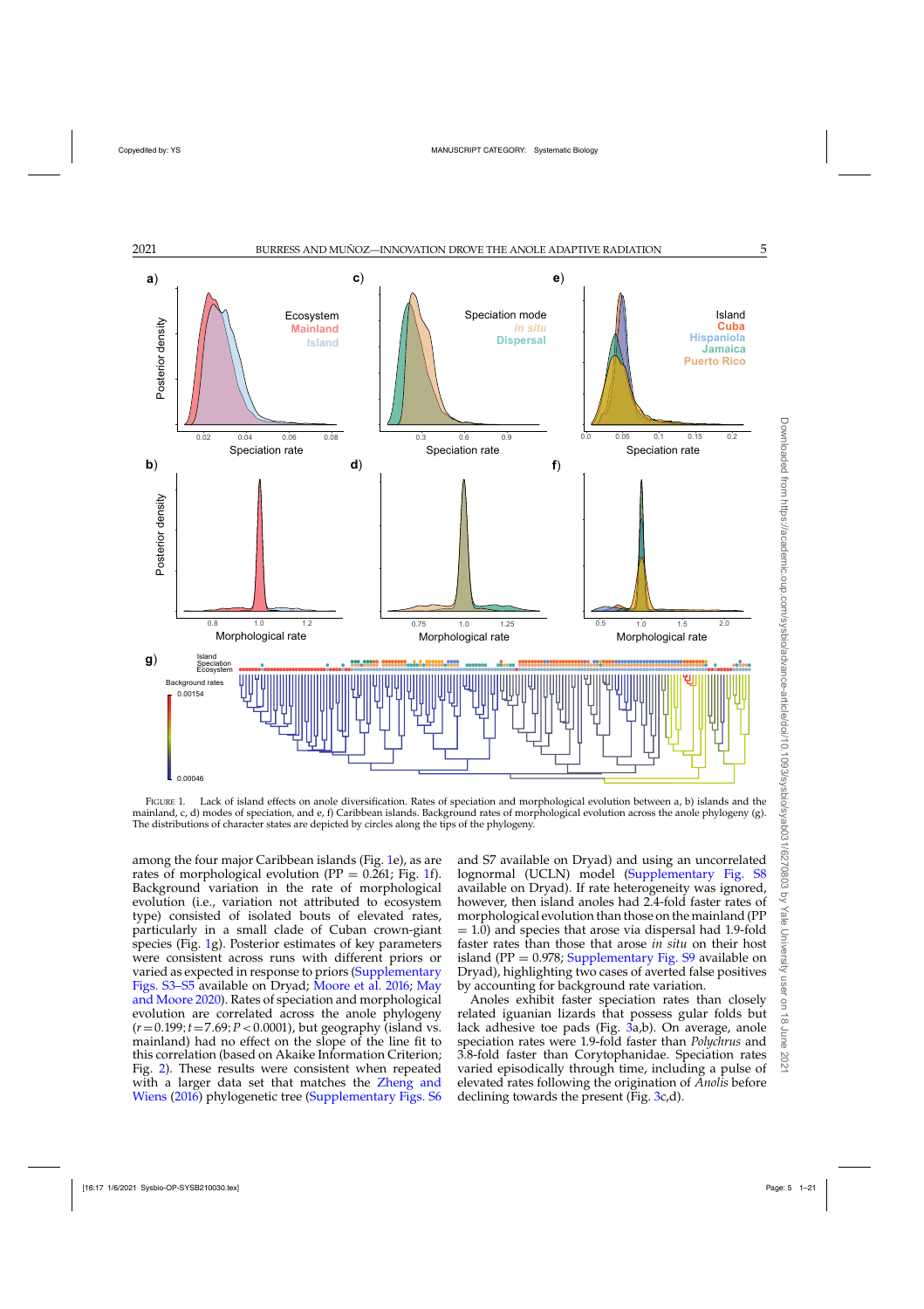<span id="page-5-0"></span>

FIGURE 2. Relationship between rates of speciation and morphological evolution among anoles. Best-fit lines correspond to island and mainland species to depict their similar slopes.

# **DISCUSSION**

We challenge an existing adaptive radiation paradigm that has been conspicuously island-centric, and instead show that diversification among Caribbean island anoles has been consistent with those on the mainland. There is widespread phenotypic convergence between the island and mainland anoles [\(Poe and Anderson 2019](#page-10-0)), including mainland analogs of the trunk-crown, trunkgro[und, grass-bush, and twig ecomorphs \(](#page-10-0)Schaad and Poe [2010](#page-10-0); [Losos et al. 2012;](#page-9-0) Moreno-Arias, and Calderon-Espinosa [2016](#page-9-0)). The extensive parallel evolution of microhabitat specialists on the Caribbean islands [\(Losos](#page-9-0) [2009](#page-9-0); [Mahler et al. 2013](#page-9-0)) may have simply been a more

visible theatre for their adaptive radiation to play out than in the more saturated forest communities of the Latin American mainland.

# *Islands as Drivers of Adaptive Radiation*

In some cases, there is a strong "island effect" on speciation, as in Malagasy vangas [\(Reddy et al. 2012\)](#page-10-0). For aquatic organisms, lakes function like islands insofar as they are isolated and discrete ecosystems. There is a strong lake effect on speciation in cichlid fishes when lakes are colonized by riverine lineages [\(Seehausen 2006](#page-10-0); [Burress and Tan 2017](#page-8-0)). Here, we found no effect of islands on speciation rates. Anole assemblages exhibit long-term stability on Caribbean islands insofar as their present day ecomorphological diversity has persisted since the Miocene [\(Sherratt et al. 2015\)](#page-10-0). There has also been parallel decl[ines](#page-10-0) [to](#page-10-0) [equilibrium](#page-10-0) [on](#page-10-0) [most](#page-10-0) [islands](#page-10-0) [\(](#page-10-0)Rabosky and Glor [2010](#page-10-0)). These patterns may explain the lack of an island effect on rates of speciation.

Since rates of speciation and phenotypic evolution may be correlated across species-rich radiations [\(Rabosky et al. 2013\)](#page-10-0), islands may be expected to have a similar influence on both. Specialization of beak morphology, particularly the evolution of stout or curved bills, drives speciation in the island and continental birds [\(Conway and Olsen 2019\)](#page-8-0). But, island effects on bird diversification are known to be variable and dependent upon intrinsic features of clades that colonize islands [\(Lovette et al. 2002](#page-9-0)). In particular, finches, honeycreepers, and vangas have diversified extensively on islands [\(Lerner et al. 2011;](#page-9-0) [Reddy et al. 2012](#page-10-0)) and tend to be more morphologically diverse than their mainland relatives [\(Losos and Ricklefs 2009;](#page-9-0) [Tokita et al. 2017\)](#page-10-0). We find that anoles are more morphologically diverse on islands [\(Supplementary Fig. S1](https://academic.oup.com/sysbio/article-lookup/doi/10.1093/sysbio/syab031#supplementary-data) available on Dryad), but that this discrepancy does not appear to have arisen via faster rates of evolution on islands (Fig. [1\)](#page-4-0).



FIGURE 3. Speciation rates of *Anolis* and closely related iguanian lizards that have gular folds but lack adhesive toe pads (a, b). c) Pulse of speciation following the origin of *Anolis* and d) subsequent decline through time.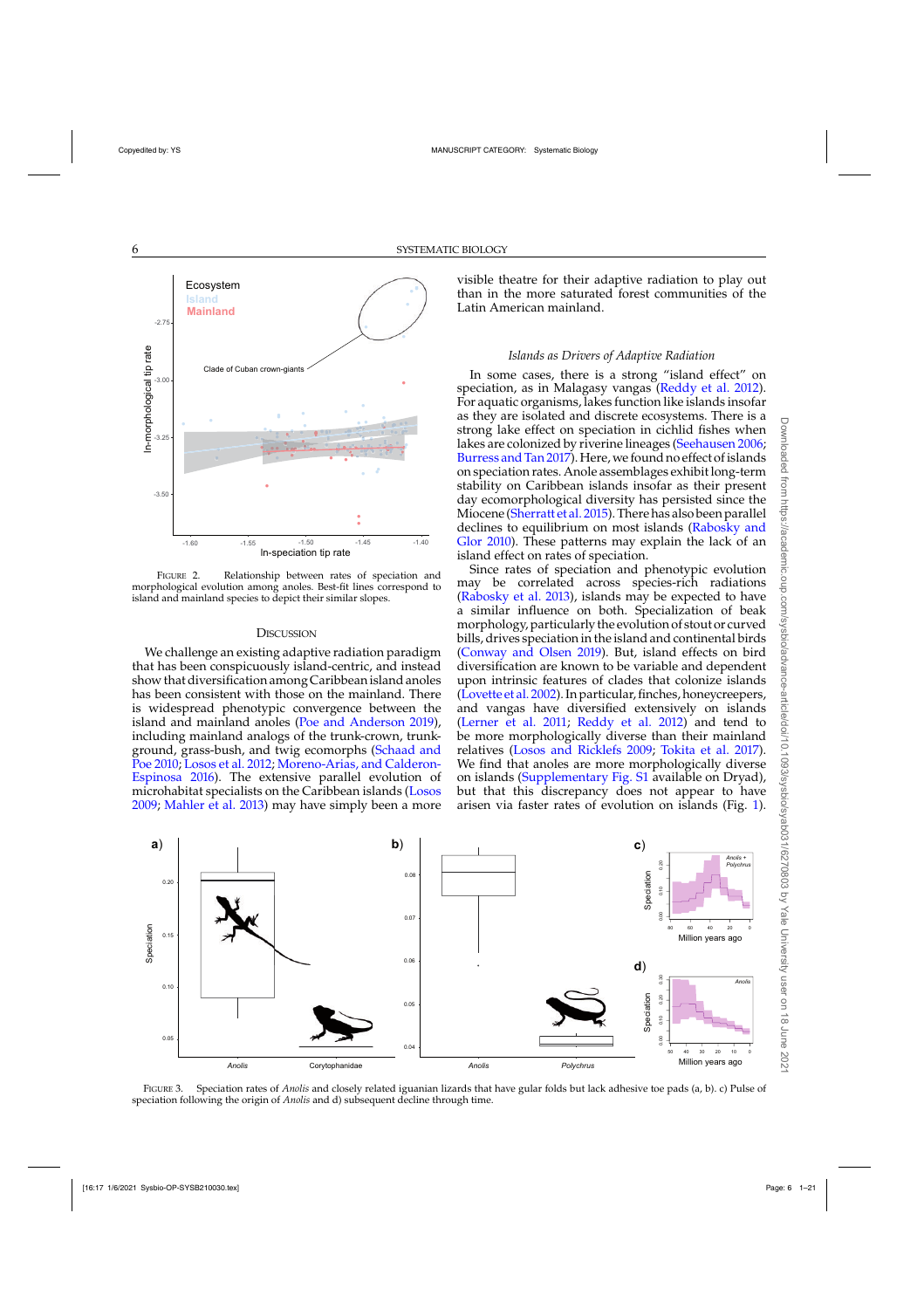Rather, there is some redundancy in ecomorphs between islands and the mainland, hinting at deeper levels of ecomorphological convergence [\(Schaad and Poe 2010](#page-10-0); [Losos et al. 2012](#page-9-0); [Poe and Anderson 2019](#page-10-0)). Morphological diversification in anoles appears to parallel patterns observed in East African Rift Lake cichlids, which evolved extreme versions of ecomorphs, but their corresponding phenotypes are largely a recycling of those already found in riverine assemblages [\(Seehausen](#page-10-0) [2015\)](#page-10-0).

Clarifying equivalent rates of diversification among biogeographic contexts urges a re-examination of the factors that theoretically accelerate evolution on islands. Islands are thought to provide release from predation [\(Schluter 1988](#page-10-0)). Yet, our findings suggest that anoles have diversified similarly on islands as on the mainland, despite these different selection pressures. Predation is often viewed as having a negative effect on ecological opportunity, specifically by restricting species' ability to exploit new niches [\(Schluter 1988\)](#page-10-0). However, adaptive radiation may proceed under strong predation pressure on islands, evidenced by the diversification of Hawaiian stick spiders [\(Gillespie et al. 2018\)](#page-8-0) that have employed crypsis [to avoid detection by predators \(](#page-9-0)Oxford and Gillespie [2001\)](#page-9-0). Predation also promoted adaptive radiation of stick insects by imposing divergent selection for host-specific crypsis [\(Nosil and Crespi 2006\)](#page-9-0). Mainland anoles are less colorful and less active than island anoles [\(Losos 2009](#page-9-0)), likely in response to different degrees of predation pressure. Anoles have several antipredator adaptations, including tail autonomy, color crypsis, and avoidance behavior (reviewed in [Losos](#page-9-0) [2009\)](#page-9-0), which may help them negotiate predation risk, and subsequently dilute the effects of variable predation pressures on islands and the mainland.

Islands are also thought to provide release from incumbent competitors on the mainland [\(Schluter 2000\)](#page-10-0). Competition is often viewed as having a constraining effect on diversification; however, competition may drive adaptive radiation. For example, competition drives beak size evolution in Galápagos finches [\(Schluter et al. 1985](#page-10-0)). In anoles, competition for perches drives morphological diversification [\(Stuart et al. 2014](#page-10-0); [Yuan et al. 2020](#page-11-0)). In both these cases, the need to reduce competition by partitioning resources led to an increase in ecological diversity. Therefore, differences in assemblage saturation between the island and mainland anoles may not have manifested as different patterns of diversification.

Niches are multidimensional and adaptive radiation may unfold in a manner that engages with many of these dimensions, either simultaneously [\(Harmon et al. 2005](#page-8-0); [Muñoz and Losos 2018](#page-9-0)[\) or sequentially \(](#page-10-0)Streelman and Danley [2003](#page-10-0)). Islands may differentially interact with some of these dimensions.While morphology is strongly tied [to microhabitat specialization \(Losos 2009;](#page-9-0) Mahler et al. [2013](#page-9-0)), physiology may represent another dimension subject to island effects [\(Salazar et al. 2019](#page-10-0)) due to strong associations with environmental variation and

behavior [\(Hertz et al. 2013](#page-8-0); [Velasco et al. 2016](#page-10-0); Gunderson and Mahler 2018; [Muñoz et al. 2014;](#page-9-0) Muñoz and Losos [2018;](#page-9-0) [Muñoz and Bodensteiner 2019](#page-9-0)). Therefore, the macroevolutionary signatures that manifest with morphology may erode when subjected to a broader, more multidimensional phenotypic exploration.

Extinction is expected to play a central role in driving the evolutionary dynamics of island biota over time [\(MacArthur and Wilson 1963,](#page-9-0) [1967;](#page-9-0) [Losos and Ricklefs](#page-9-0) [2009;](#page-9-0) [Rosindell and Harmon 2013\)](#page-10-0). We did not estimate extinction rates due to inherent issues [\(Rabosky 2010\)](#page-10-0) and the extended implications [\(Louca and Pennell 2020\)](#page-9-0) of using phylogenies based on extant taxa. Thus, any discrepancies in extinction between island and mainland anoles would be a source of variation not considered that could lead to differences between island and mainland anoles.

# *The Role of Key Innovation in Spurring Adaptive Radiation*

Our findings point to a broader *Anolis*-wide adaptive radiation, rather than one that is restricted to the Caribbean islands. Key innovations have periodically spurred bouts of diversification by allowing the lineage in which they evolve to interact with the environment in a novel way. There are many examples of such innovation across the tree of life, including adhesive silk in spiders that enhanced their ability to capture prey [\(Bond and Opell 1998\)](#page-8-0), modified pharyngeal jaws in some acanthomorph fishes that facilitated feeding on prey protected by hard shells [\(Liem 1973;](#page-9-0) [Wainwright et al. 2012](#page-11-0)), insect wings that enhanced their ability to disperse to isolated habitats [\(Nicholson et al. 2014](#page-9-0)), and alternative photosynthetic pathways that reduced water loss in arid environments [\(Silvestro et al. 2014\)](#page-10-0). Anoles share several putative key innovations that may have promoted their diversification, including highly controllable dewlaps and adhesive toe pads. Dewlaps function as visual signals that could theoretically spur species diversification via sexual selection [\(Sigmund 1983](#page-10-0)), similar to male egg-spots and sexual dichromatism in African lake cichlids [\(Salzburger et al. 2005](#page-10-0); Wagner et al. [2012\)](#page-11-0). Alternatively, dewlaps may function as signals of species recognition [\(Losos 1985\)](#page-9-0), particularly as a mechanism for reinforcement following secondary contact [\(Ng and Glor 2011;](#page-9-0) [Lambert et al. 2013](#page-9-0)). Some anole species are polymorphic in terms of dewlap color (MacGuigan et al. 2016), which may reflect local adaptation for signal visibility under different light condi[tions \(Leal and Fleishman 2002,](#page-9-0) [2004;](#page-9-0) Muñoz et al. [2013,](#page-9-0) [Fleishman et al. 2020\)](#page-8-0). These potential dewlap functions may explain species richness but lack a clear role in promoting morphological evolution and adaptation to different microhabitats, as ecomorphs have not converged on similar dewlaps [\(Nicholson et al.](#page-9-0) [2007\)](#page-9-0). [Poe et al.](#page-10-0) [\(2018\)](#page-10-0) suggested that dewlaps led to faster rates of speciation in anoles, but candidate sister lineages of anoles also have gular folds used for visual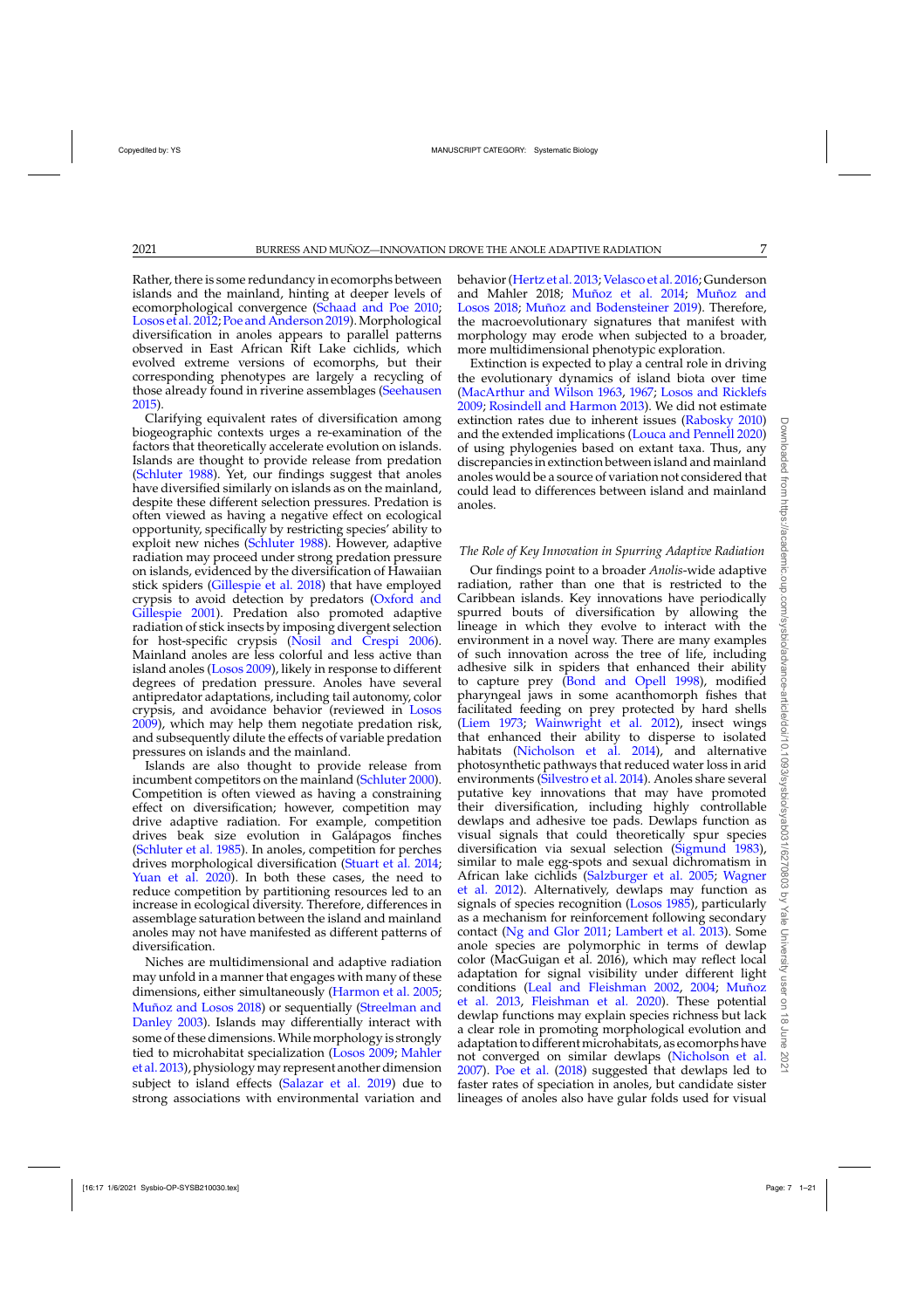signaling (albeit less robust; [Ord et al. 2015](#page-9-0)), suggesting it is an unlikely key innovation underpinning the anole adaptive radiation.

Arboreal microhabitats played a central role during anole diversification [\(Losos 2009](#page-9-0)) and toe pads may have facilitated the exploitation of these niches by enhancing the grip and/or locomotor performance while traversing tree trunks, branches, and twigs [\(Elstrott and Irschick](#page-8-0) [2004](#page-8-0); [Bloch and Irschick 2005](#page-8-0)[;](#page-11-0) [Crandell et al. 2014;](#page-8-0) Yuan et al. [2019](#page-11-0)). Adhesive toe pads evolved independently in several lineages of lizards, including geckos, some skinks, and anoles [\(Irschick et al. 2006\)](#page-9-0). There are some morphological differences in toe pads of the island and mainland anoles, but they maintain similar associations to habitat use [\(Macrini et al. 2003\)](#page-9-0). The high morphological disparity exhibited by anoles when compared to other groups of lizards has been attributed to toe pads [\(Warheit et al. 1999](#page-11-0); [Losos 2009\)](#page-9-0). The central role adhesive toe pads play in the use of vertical habitats is supported by the pattern that anoles and geckos with small toe pads or that lack toe pads tend to be terrestrial [\(Peterson 1983](#page-10-0); [Lamb and Bauer 2006;](#page-9-0) [Nicholson et al.](#page-9-0) [2006](#page-9-0)), whereas more developed toe pads provide enhanced clinging ability [\(Irschick et al. 1996\)](#page-9-0). While toe pads likely facilitated widespread use of arboreal habitats, some lizards evolved alternative solutions to the functional demands associated with moving along branches and twigs. For example, chameleons have their own suite of innovations, namely prehensile tails and highly modified grasping feet, which facilitate traversal along branches [\(Higham and Jayne 2004;](#page-8-0) [Herrel et al.](#page-8-0) [2013\)](#page-8-0).

Anoles have higher speciation rates than close relatives that have gular folds but lack adhesive toe pads (Fig.  $3$ ); this pattern suggests that toe pads, rather than dewlaps, have driven their adaptive radiation. While other life-history traits likely differ among these groups, generation time, an important predictor of speciation rate, is comparable between *Polychrus* and *Anolis* (i.e., less than a year; [Andrews 1976](#page-8-0); [Vitt and Lacher 1981](#page-11-0)), albeit slightly longer in Corytophanids (i.e., about a year and a half; [Van Devender 1982\)](#page-10-0). Correspondingly, other features may have interacted with this innovation to spur faster speciation in anoles. Corytophanids and *Polychrus* share many characteristics with anoles, including their Neotropical [distributions](#page-10-0) [\(Vieira et al. 2005;](#page-10-0) Torres-Carvajal et al. [2017\)](#page-10-0) and preference for arboreal habitats [\(Vitt and Lacher 1981\)](#page-11-0). In a manner analogous to anoles, *Polychrus*lizards have even colonizedislands off the coast of South America [\(Murphy et al. 2017](#page-9-0)). In principle, these closely related lineages likely encountered many of the same ecological opportunities and selective pressures encountered by anoles but may not have had the necessary adaptations to exploit arboreal habitat to the degree achieved by anoles. There are many limitations when dealing with singular events, such as the origin of toe pads in anoles, but we demonstrate a classic signal of waning ecological opportunity—declining rates of speciation through time—across *Anolis*, thus associating

this feature with the origin of toe pads (Fig. [3c](#page-5-0),d). Importantly, our findings suggest that the pattern of declining rates of speciation [\(Rabosky and Glor 2010\)](#page-10-0) and phenotypic evolution [\(Mahler et al. 2010\)](#page-9-0) on the major Caribbean islands could be a broader signal attributable to innovation (Fig. [3c](#page-5-0),d). More generally, we recognize that there are other phenotypically diverse and speciesrich groups of lizards, such as skinks, liolaemids, and agamids [\(Collar et al. 2010](#page-8-0); Rabosky et al. 2014; Pincheira-Donoso et al. [2015](#page-10-0)), suggesting toe pads are far from the only means to extensive diversification within the group.

Ecological opportunity can sometimes result from innovations and biogeography. For example, an innovation of the pharyngeal jaw apparatus enhanced the feeding repertoire of cichlids [\(Liem 1973\)](#page-9-0) as well as wrasses and parrotfishes (Labridae; [Liem and Sanderson](#page-9-0) [1986](#page-9-0)). Subsequently, there were dramatic "lake effects" and "coral reef effects" on the diversification of cichlids and labrids, respectively, as they invaded those environ[ments](#page-8-0) [\(Seehausen 2006;](#page-10-0) [Price et al. 2011;](#page-10-0) Burress and Tan [2017\)](#page-8-0). Similarly, vangas experienced an initial pulse of diversification after colonizing Madagascar, followed by a subsequent pulse driven by an innovation in beak morphology (Jønsson et al. 2012). Anoles appear to differ from these other classic adaptive radiations in that adhesive toe pads enhanced their ability to traverse arboreal habitat [\(Elstrott and Irschick 2004](#page-8-0); [Bloch and Irschick 2005;](#page-8-0) [Crandell et al. 2014](#page-8-0); [Yuan et al.](#page-11-0) [2019\)](#page-11-0), but there was no subsequent "island effect" on diversification (Fig. [1\)](#page-4-0). Whether these discrepancies are due to intrinsic features of each lineage, idiosyncrasies of their respective innovations, or historical contingencies remains to be tested.

# **CONCLUSIONS**

Islands are ideal venues for studying how adaptive radiation [unfolds](#page-8-0) [\(Losos and Ricklefs 2009;](#page-9-0) Gavrilets and Losos [2009\)](#page-8-0), especially the predictability of the evolutionary process [\(Mahler et al. 2013](#page-9-0)) and diversific[ation](#page-10-0) [patterns](#page-10-0) [of](#page-10-0) [local](#page-10-0) [assemblages](#page-10-0) [\(](#page-10-0)Rabosky and Glor [2010](#page-10-0); [Mahler et al. 2010;](#page-9-0) [Reddy et al. 2012](#page-10-0); [Gillespie et al. 2018](#page-8-0)). Yet, our findings indicate that islands are no more remarkable than continental habitats for facilitating anole adaptive radiation. In particular, we demonstrate the importance of accommodating background rate variation, as several would-be "island effects" were driven by rate heterogeneity (Fig. [1](#page-4-0) and [Supplementary Fig. S9](https://academic.oup.com/sysbio/article-lookup/doi/10.1093/sysbio/syab031#supplementary-data) available on Dryad). To understand the mechanisms of adaptive radiation, studies should ideally situate at the phylogenetic scale at which exceptional diversification manifests. In the case of anoles, rapid diversification characterizes the entire lineage, regardless of biogeographic context. Mainland communities are more saturated in terms of competitors and predators [\(Schluter 1988](#page-10-0), [2000](#page-10-0);[Losos 2009\)](#page-9-0), resulting in very different selective regimes than on islands. But, divergent mechanisms can often converge on similar evolutionary outcomes [\(Wainwright et al. 2005](#page-11-0);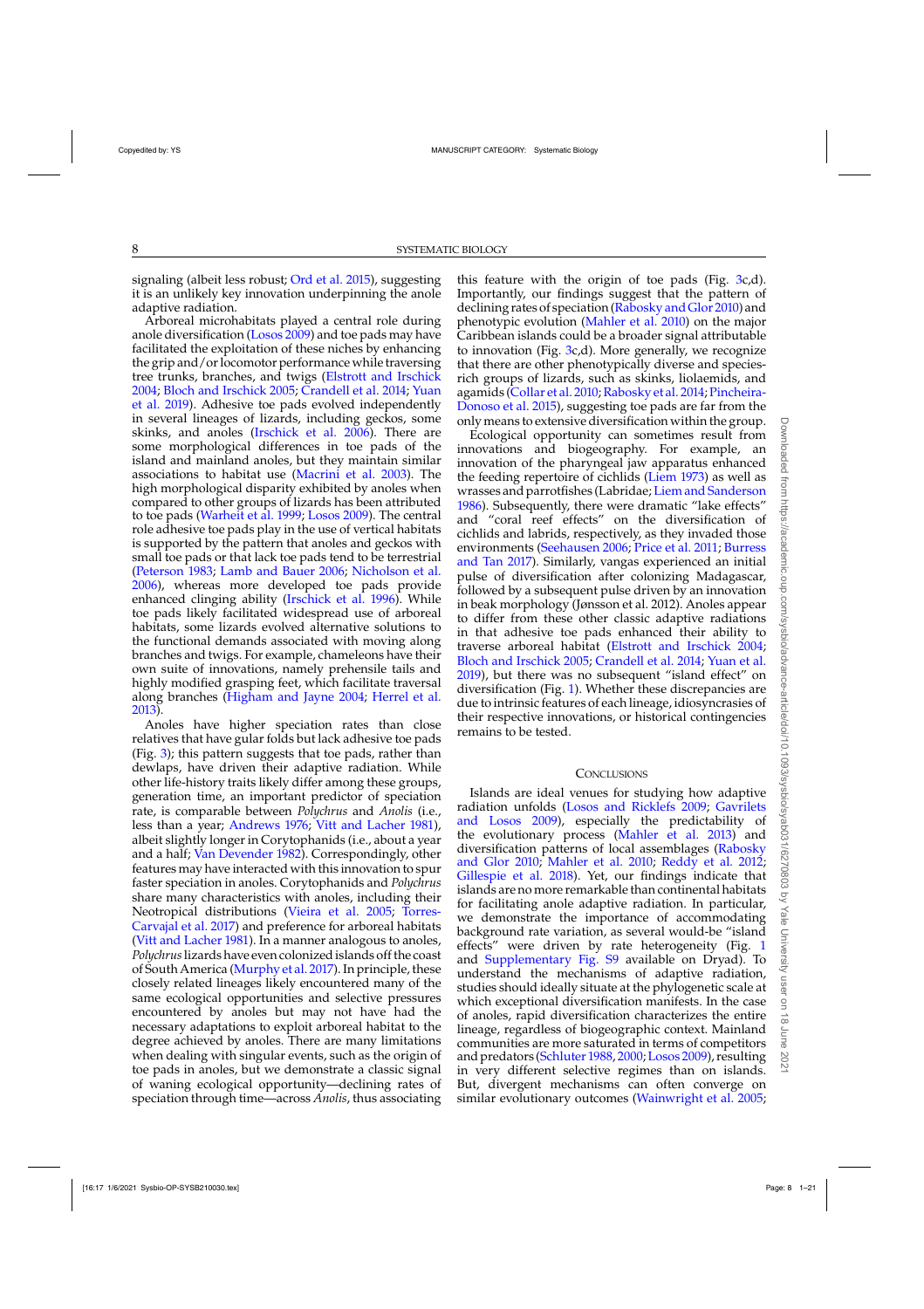<span id="page-8-0"></span>Burress et al. 2018; Conway and Olsen 2019; [Muñoz](#page-9-0) [2019\)](#page-9-0). In this regard, competition and predation may be viewed as robustly effective for adaptive radiation, either promoting diversification via intense selection (i.e., cryptic evolution on the mainland), or by providing ecological opportunity in their absence via enhanced resource availability (i.e., increased mobility on islands). In either scenario, the ability to exploit arboreal habitat via adhesive toepads was likely a critical prerequisite for the observed ecological and morphological diversity of the anole adaptive radiation.

#### SUPPLEMENTARY MATERIAL

Data available from the Dryad Digital Repository: [http://dx.doi.org/10.25338/B8VH1S.](http://dx.doi.org/10.25338/B8VH1S)

## **ACKNOWLEDGMENTS**

We are grateful to the many authors whose work on anole lizards cultivated our interest in adaptive radiation and made this study possible. We thank members of the Muñoz, Near, and Donoghue labs at Yale University for feedback on our study and Mike May for feedback about implementation of the MuSSCRat model. We also thank the Associate Editor and two reviewers for their helpful feedback on this manuscript.

#### **REFERENCES**

- Adams D.C., Otárola-Castillo E. 2013. geomorph: an R package for the collection and analysis of geometric morphometric shape data. Methods Ecol. Evol. 4:393–399.
- Anderson C.G., Poe S. 2019. Phylogeny, biogeography and island effect drive differential evolutionary signals in mainland and island lizard assemblages. Zool. J. Linn. Soc. 185:301–311.
- Andrews R.M. 1976. Growth rate in island and mainland anoline lizards. Copeia 1976:477–482.
- Arbogast B.S., Drovetski S.V., Curry R.L., Boag P.T., Seutin G., Grant P.R., Grant B.R., Anderson D.J. 2006. The origin and diversification of Galapagos mockingbirds. Evolution 60:370–382.
- Beaulieu J.M., O'Meara B.C. 2016. Detecting hidden diversification shifts in models of trait-dependent speciation and extinction. Syst. Biol. 65:583–601.
- Beaulieu J.M., O'Meara B. 2014. OUwie: analysis of evolutionary rates in an OU framework. R package version, 1.
- Bloch N., Irschick D.J. 2005. Toe-clipping dramatically reduces clinging performance in a pad-bearing lizard (*Anolis carolinensis*). J. Herpetol. 39:288–293.
- Bond J.E., Opell B.D. 1998. Testing adaptive radiation and key innovation hypotheses in spiders. Evolution 52:403–414.
- Bromham L., Woolfit M. 2004. Explosive radiations and the reliability of molecular clocks: island endemic radiations as a test case. Syst. Biol. 53:758–766.
- Burress E.D., Piálek L., Casciotta J.R., Almirón A., Tan M., Armbruster J.W., Ríčan O. 2018. Island-and lake-like parallel adaptive radiations replicated in rivers. Proc. R. Soc. B. 285:2017–1762.
- Burress E.D., Tan M. 2017. Ecological opportunity alters the timing and shape of adaptive radiation. Evolution 71:2650–2660.
- Butler, M.A., Sawyer, S.A., Losos, J.B. 2007. Sexual dimorphism and adaptive radiation in Anolis lizards. Nature 447:202–205.
- Carlquist S. 1974. Island biology. New York (NY): Columbia University Press.
- Collar, D.C., Schulte, J.A., O'meara, B.C., Losos, J.B. 2010. Habitat use affects morphological diversification in dragon lizards. J. Evol. Biol. 23: 1033–1049.
- Collyer M.L., Adams D. C. 2018. RRPP: an r package for fitting linear models to high-dimensional data using residual randomization. Methods Ecol. Evol. 9:1772–1779.
- Conway M., Olsen B.J. 2019. Contrasting drivers of diversification rates on islands and continents across three passerine families. Proc. R. Soc. B. 286:20191757.
- Crandell K.E., Herrel A., Sasa M., Losos J.B., Autumn K. 2014. Stick or grip? Co-evolution of adhesive toepads and claws in Anolis lizards. Zoology 117:363–369.
- Derryberry E.P., Claramunt S, Derryberry G., Chesser R.T., Cracraft J., Aleixo A., Pérez-Emán J., Remsen Jr J.V., Brumfield R.T. 2011. Lineage diversification and morphological evolution in a large-scale continental radiation: the Neotropical ovenbirds and woodcreepers (Aves: Furnariidae). Evolution 65:2973–2986.
- Elstrott J., Irschick D.J. 2004. Evolutionary correlations among morphology, habitat use and clinging performance in Caribbean Anolis lizards. Biol. J. Linn. Soc. 83:389–398.
- Feiner, N., Jackson, I.S., Stanley, E.L., Uller, T. 2021. Evolution of the locomotor skeleton in Anolis lizards reflects the interplay between ecological opportunity and phylogenetic inertia. Nat. Commun. 12:1–10.
- Fleishman L.J., Wadman C.S., Maximov K.J. 2020. The interacting effects of total light intensity and chromatic contrast on visual signal visibility in an *Anolis* lizard. Anim. Behav. 167:263–273.
- Freckleton R.P., Harvey P.H. 2006. Detecting non-Brownian trait evolution in adaptive radiations. PLoS Biol. 4:e373.
- Garcia-Porta J., Šmíd J., Sol D., Fasola M., Carranza S. 2016. Testing the island effect on phenotypic diversification: insights from the Hemidactylus geckos of the Socotra Archipelago. Sci. Rep. 6: 1–12.
- Gavrilets S., Losos J.B. 2009. Adaptive radiation: contrasting theory with data. Science 323:732–737.
- Gillespie R.G., Benjamin S.P., Brewer M.S., Rivera M.A.J., Roderick G.K. 2018. Repeated diversification of ecomorphs in Hawaiian stick spiders. Curr. Biol. 28:941–947.
- Gillespie R.G., Howarth F.G., Roderick G.K. 2011. Adaptive radiation. In: Levin S.A., editor. Encyclopedia of biodiversity, Vol. 1. Cambridge (MA): Academic Press. p. 25–44.
- Givnish T.J. 2015. Adaptive radiation versus 'radiation'and 'explosive diversification': why conceptual distinctions are fundamental to understanding evolution. New Phytol. 207:297–303.
- Glor R.E. 2010. Phylogenetic insights on adaptive radiation. Ann. Rev. Ecol. Evol. Syst. 41:251–270.
- Glossip D., Losos J.B. 1997. Ecological correlates of number of subdigital lamellae in anoles. Herpetologica 53:192–199.
- Grant P.R., B.R. 2008. Grant. How and why species multiply. The radiation of Darwin's finches. Princeton, NJ: Princeton University Press.
- Gunderson A.R., Mahler D.L., Leal M. 2018. Thermal niche evolution across replicated Anolis lizard adaptive radiations. Proc. R. Soc. B. 285:20172241.
- Harmon L.J., Kolbe J.J., Cheverud J.M., Losos J.B. 2005. Convergence and the multidimensional niche. Evolution 59:409–421.
- Harmon L.J., Weir J.T., Brock C.D., Glor R.E. Challenger, W. 2008. GEIGER: investigating evolutionary radiations. Bioinformatics 24:129–131.
- Harvey M.G., Rabosky D.L. 2018. Continuous traits and speciation rates: alternatives to state-dependent diversification models. Methods Ecol. Evol. 9:984–993.
- Herrel A., Tolley K.A., Measey G.J., da Silva J.M., Potgieter D.F., Boller E., Boistel R., Vanhooydonck, B. 2013. Slow but tenacious: an analysis of running and gripping performance in chameleons. J. Exp. Biol. 216:1025–1030.
- Hertz P.E., Arima Y., Harrison A., Huey R.B., Losos J.B., Glor R.E. 2013. Asynchronous evolution of physiology and morphology in Anolis lizards. Evolution 67:2101–2113.
- Higham T.E., Jayne B.C. 2004. Locomotion of lizards on inclines and perches: hindlimb kinematics of an arboreal specialist and a terrestrial generalist. J. Exp. Biol. 207:233–248.
- Höhna S., Landis M.J., Heath T.A., Boussau B., Lartillot N., Moore B.R., Huelsenbeck J.P., Ronquist F. 2016. RevBayes: Bayesian phylogenetic inference using graphical models and an interactive model-specification language. Syst. Biol. 65:726–736.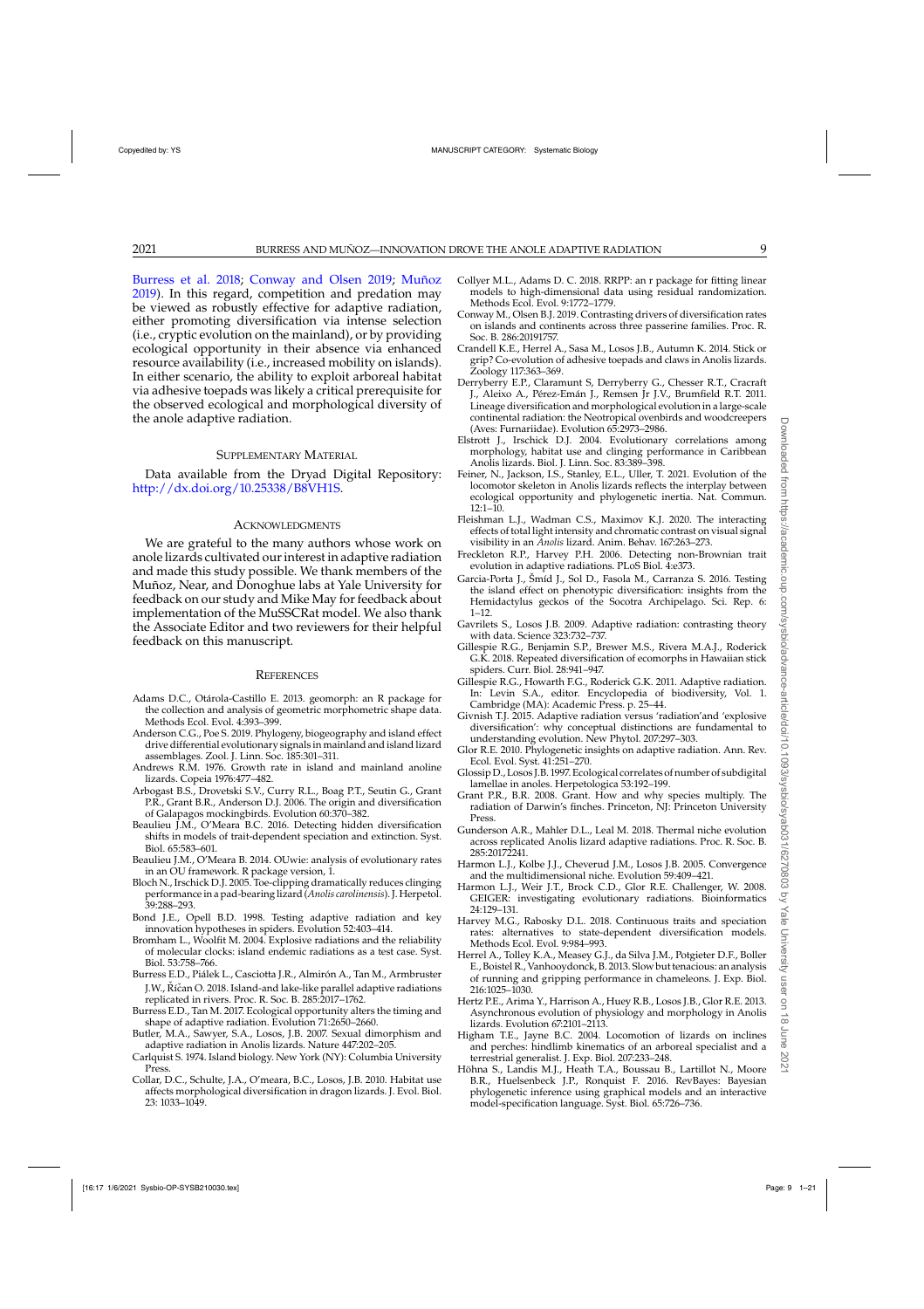- <span id="page-9-0"></span>Höhna S. 2015. The time-dependent reconstructed evolutionary process with a key-role for mass-extinction events. J. Theor. Biol. 380:321–331.
- Höhna S., Freyman W.A., Nolen Z., Huelsenbeck J.P., May M.R., Moore B.R. 2019. A Bayesian approach for estimating branch-specific speciation and extinction Rates. bioRxiv. 10.1101/555805.
- Hunter J.P. 1998. Key innovations and the ecology of macroevolution. Trends Ecol. Evol. 13:31–36.
- Irschick D.J., Vitt L.J., Zani P.A., Losos J.B. 1997. A comparison of evolutionary radiations in mainland and Caribbean Anolis lizards. Ecology 78:2191–2203.
- Irschick D.J., Herrel A., Vanhooydonck B. 2006. Whole-organism studies of adhesion in pad-bearing lizards: creative evolutionary solutions to functional problems. J. Comp. Physiol. A. 192:1169.
- Irschick D.J., Austin C.C., Petren K., Fisher R.N., Losos J.B., Ellers O. 1996. A comparative analysis of clinging ability among pad-bearing lizards. Biol. J. Linn. Soc. 59:21–35.
- Itescu, Y., Foufopoulos, J., Pafilis, P., Meiri, S. 2020. The diverse nature of island isolation and its effect on land bridge insular faunas. Glob. Ecol. Biogeogr. 29:262–280.
- Lack D. 1947. Darwin's finches. Cambridge, UK: Cambridge University Press.
- Lamb T., Bauer A.M. 2006. Footprints in the sand: independent reduction of subdigital lamellae in the Namib–Kalahari burrowing geckos. Proc. R. Soc. B. 273:855–864.
- Lambert S.M., Geneva A.J., Mahler D.L., Glor R.E. 2013. Using genomic data to revisit an early example of reproductive character displacement in Haitian *Anolis* lizards. Mol. Ecol. 22:3981–3995.
- Leal M., Fleishman L. J. 2004. Differences in visual signal design and detectability between allopatric populations of Anolis lizards.Am. Nat. 163:26–39.
- Leal M., Fleishman L.J. 2002. Evidence for habitat partitioning based on adaptation to environmental light in a pair of sympatric lizard species. Proc. R. Soc. B. 269:351–359.
- Lerner H.R., Meyer M., James H.F., Hofreiter M., Fleischer R.C. 2011. Multilocus resolution of phylogeny and timescale in the extant adaptive radiation of Hawaiian honeycreepers. Curr. Biol. 21:1838–1844.
- Liem K.F., Sanderson S.L. 1986. The pharyngeal jaw apparatus of labrid fishes: a functional morphological perspective. J. Morph. 187:143– 158.
- Liem K.F. 1973. Evolutionary strategies and morphological innovations: cichlid pharyngeal jaws. Syst. Zool. 22:425–441.
- Losos J.B., Woolley M.L., Mahler D.L., Torres-Carvajal O., Crandell K.E., Schaad E.W., Narváez A.E., Ayala-Varela F., Herrel A. 2012. Notes on the natural history of the little-known Ecuadorian horned anole, *Anolis proboscis*. Breviora 531:1–17.
- Losos J.B. 2011. Convergence, adaptation, and constraint. Evolution 65:1827–1840.
- Losos J.B. 2009. Lizards in an evolutionary tree: ecology and adaptive radiation of anoles (Vol. 10). University of California Press.
- Losos J.B., Ricklefs R.E., editor. 2009. The theory of island biogeography revisited. Princeton University Press, Princeton, NJ.
- Losos J.B., Schluter D. 2000. Analysis of an evolutionary species–area relationship. Nature 408:847–850.
- Losos J.B., Irschick D.J., Schoener T.W. 1994. Adaptation and constraint in the evolution of specialization of Bahamian *Anolis* lizards. Evolution 48:1786–1798.
- Losos J.B. 1990. The evolution of form and function: morphology and locomotor performance in West Indian *Anolis* lizards. Evolution 44:1189–1203.
- Losos J.B., Sinervo B. 1989. The effects of morphology and perch diameter on sprint performance of Anolis lizards. J. Exp. Biol. 145:23–30.
- Losos J.B. 1985. An experimental demonstration of the speciesrecognition role of Anolis dewlap color. Copeia 905–910.
- Louca, S., Pennell, M.W. 2020. Extant timetrees are consistent with a myriad of diversification histories. Nature 580:502–505.
- Lovette I.J., Bermingham E., Ricklefs R.E. 2002. Clade-specific morphological diversification and adaptive radiation in Hawaiian songbirds. Proc. R. Soc. B. 269:37–42.
- MacArthur, R.H., Wilson, E.O. 1967. The theory of island biogeography. Princeton, NJ: Princeton University Press.
- MacArthur, R.H., Wilson, E.O. 1963. An equilibrium theory of insular zoogeography. Evolution 17:373–387.
- MacGuigan D.J., Geneva A.J., Glor R.E. 2017. A genomic assessment of species boundaries and hybridization in a group of highly polymorphic anoles (distichus species complex). Ecol. Evol. 7:3657– 3671.
- Macrini T.E., Irschick D.J., Losos J.B. 2003. Ecomorphological differences in toepad characteristics between mainland and island anoles. J. Herpetol. 52–58.
- Mahler D.L., Ingram T., Revell L.J., Losos J.B. 2013. Exceptional convergence on the macroevolutionary landscape in island lizard radiations. Science 341:292–295.
- Mahler D.L., Revell L.J. Glor R.E., Losos J.B. 2010. Ecological opportunity and the rate of morphological evolution in the diversification of Greater Antillean anoles. Evolution 64:2731–2745.
- May M.R., Moore B.R. 2020. A Bayesian approach for inferring the impact of a discrete character on rates of continuous-character evolution in the presence of background-rate variation. Syst. Biol. 69:530–544.
- Millien V. 2006. Morphological evolution is accelerated among island mammals. PLoS Biol. 4:e321.
- Moore B.R., Höhna S., May M.R., Rannala B., Huelsenbeck J.P. 2016. Critically evaluating the theory and performance of Bayesian analysis of macroevolutionary mixtures. Proc. Natl. Acad. Sci. USA 113:9569–9574.
- Moreno-Arias, R.A., Calderon-Espinosa, M.L. 2016. Patterns of morphological diversification of mainland Anolis lizards from northwestern South America. Zool. J. Linn. Soc. 176:632–647.
- Muñoz, M.M. 2019. The evolutionary dynamics of mechanically complex systems. Int. Comp. Biol. 59:705–715.
- Muñoz M.M., Bodensteiner B.L. 2019. Janzen's hypothesis meets the Bogert effect: connecting climate variation, thermoregulatory behavior, and rates of physiological evolution. Int. Org. Biol. 1.
- Muñoz M.M., Losos J.B. 2018. Thermoregulatory behavior simultaneously promotes and forestalls evolution in a tropical lizard.Am. Nat. 191:E15–E26.
- Muñoz, M.M., Crandell, K.E., Campbell-Staton, S.C., Fenstermacher, K., Frank, H.K., Van Middlesworth, P., Sasa, M., Losos, J.B., Herrel, A. 2015. Multiple paths to aquatic specialisation in four species of Central American *Anolis* lizards. J. Nat. Hist. 49:1717–1730.
- Muñoz M.M., Crawford N.G., Mcgreevy Jr T.J., Messana N.J., Tarvin R.D., Revell L.J., Zandvliet R.M., Hopwood J.M., Mock E., Schneider A.L., Schneider C.J. 2013. Divergence in coloration and ecological speciation in the *Anolis marmoratus* species complex. Mol. Ecol. 22:2668–2682.
- Muñoz, M.M., Stimola, M.A., Algar, A.C., Conover, A., Rodriguez, A., Landestoy, M.A., Bakken, G.S., Losos, J.B. 2014. Evolutionary stasis and lability in thermal physiology in a group of tropical lizards. Proc. R. Soc. B 281:20132433.
- Murphy J.C., Lehtinen R.M., Charles S.P., Wasserman D., Anton T., Brennan P.J. 2017. Cryptic multicolored lizards in the *Polychrus marmoratus* Group (Squamata: Sauria: Polychrotidae) and the status of *Leiolepis auduboni* Hallowell. Amph. Rept. Con. 11:1–16.
- Ng J., Glor R.E. 2011. Genetic differentiation among populations of a Hispaniolan trunk anole that exhibit geographical variation in dewlap colour. Mol. Ecol. 20:4302–4317.
- Nicholson D.B., Ross A.J., Mayhew P.J. 2014. Fossil evidence for key innovations in the evolution of insect diversity. Proc. R. Soc. B*.* 281:20141823.
- Nicholson K.E., Harmon L.J., Losos J.B. 2007. Evolution of *Anolis*lizard dewlap diversity. PLoS One 2:e274.
- Nicholson K.E., Mijares-Urrutia A., Larson A. 2006. Molecular phylogenetics of the Anolis onca series: a case history in retrograde evolution revisited. J. Exp. Zool. 306:450–459.
- Nosil P., Crespi B.J. 2006. Experimental evidence that predation promotes divergence in adaptive radiation. Proc. Nat. Acad. Sci. USA 103:9090–9095.
- Ord T.J., Klomp D.A., Garcia-Porta J., Hagman M. 2015. Repeated evolution of exaggerated dewlaps and other throat morphology in lizards. J. Evol. Biol. 28:1948–1964.
- Oxford G.S., Gillespie R.G. 2001. Portraits of evolution: studies of coloration in Hawaiian Spiders: the discrete color polymorphisms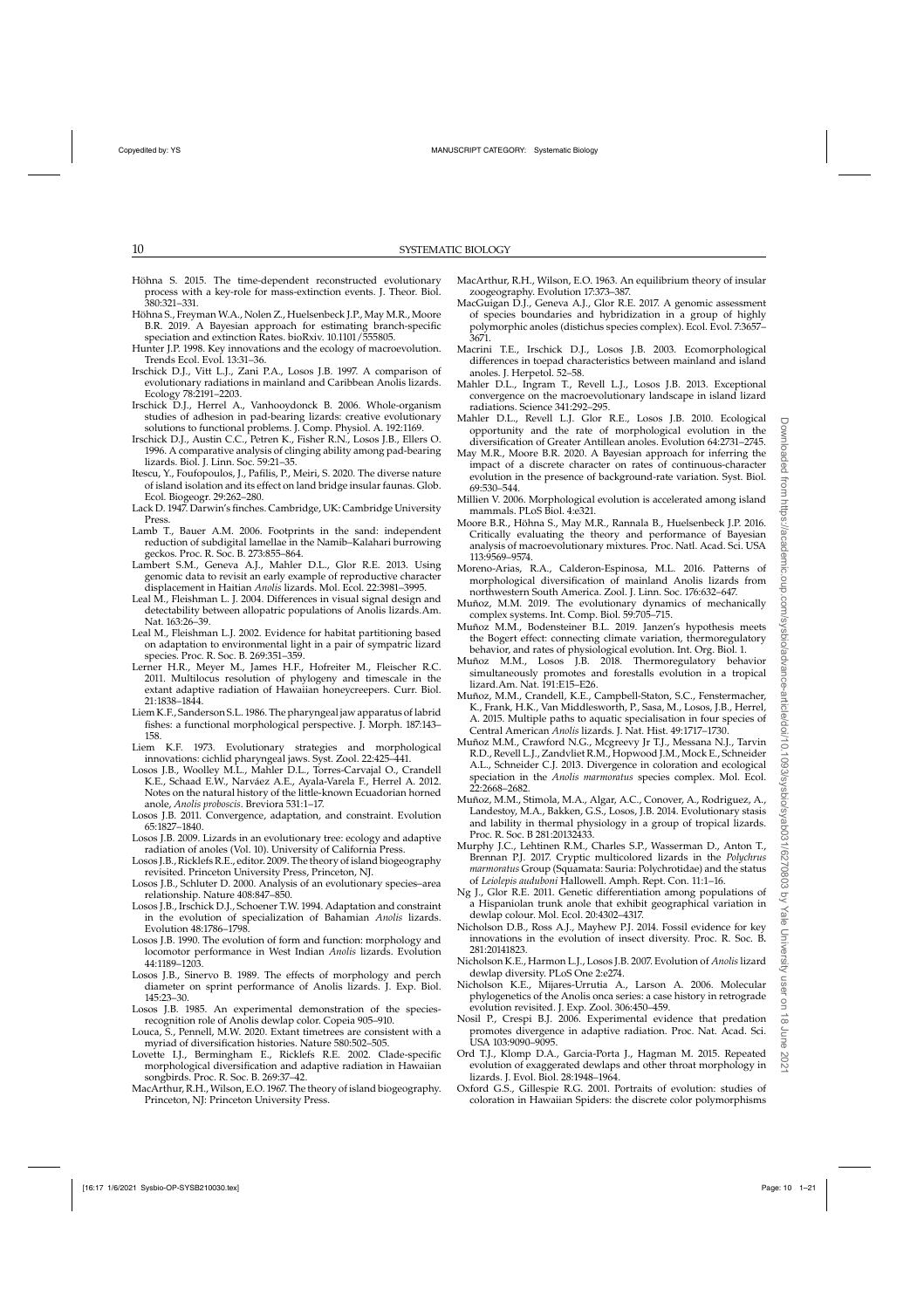<span id="page-10-0"></span>in spiders allow the study of evolution "in action". BioScience 51:521–528.

- Paradis E., Schliep K. 2019. ape 5.0: an environment for modern phylogenetics and evolutionary analyses in R. Bioinformatics 35:526–528.
- Peterson J.A. 1983. The evolution of the subdigital pad in *Anolis*. I. Comparisons among the anoline genera. In: Rhodin A.G.J. and Miyata K., editors. Advances in herpetology and evolutionary biology: essays in honor of Ernest E. Williams. Cambridge, MA: Museum of Comparative Zoology, Harvard University. p. 245–283.
- Pincheira-Donoso, D., Harvey, L.P., Ruta, M. 2015. What defines an adaptive radiation? Macroevolutionary diversification dynamics of an exceptionally species-rich continental lizard radiation. BMC Evol. Biol. 15:1–13.
- Pinheiro J., Bates D., Debroy S., Sakar D. 2020. NLME: linear and nonlinear mixed effects models. Ver. 3.1–149.
- Pinto G., Mahler D.L., Harmon L.J., Losos J.B. 2008. Testing the island effect in adaptive radiation: rates and patterns of morphological diversification in Caribbean and mainland Anolis lizards. Proc. R. Soc. B. 275:2749–2757.
- Poe, S., Anderson, C.G. 2019. The existence and evolution of morphotypes in Anolis lizards: coexistence patterns, not adaptive radiations, distinguish mainland and island faunas. PeerJ 6:e6040.
- Poe S., de Oca A.N.M., Torres-Carvajal O., de Queiroz K., Velasco J.A., Truett B., Gray L.N., Ryan M. J., Köhler G., Ayala-Varela F., Latella I. 2018. Comparative evolution of an archetypal adaptive radiation: innovation and opportunity in *Anolis* lizards. Am. Nat. 191:E185– E194.
- Poe S., Nieto-Montes de Oca A., Torres-Carvajal O., De Queiroz K., Velasco J.A., Truett B., Gray L.N., Ryan M.J., Köhler G., Ayala-Varela F., Latella I. 2017. A phylogenetic, biogeographic, and taxonomic study of all extant species of *Anolis* (Squamata; Iguanidae). Syst. Biol. 66:663–697.
- Pounds, J.A. 1988. Ecomorphology, locomotion, and microhabitat structure: patterns in a tropical mainland Anolis community. Ecol. Monogr. 58:299–320.
- Price S.A., Holzman R., Near T.J., Wainwright P.C. 2011. Coral reefs promote the evolution of morphological diversity and ecological novelty in labrid fishes. Ecol. Lett. 14:462–469.
- Pyron R.A., Burbrink F.T., Wiens J.J. 2013. A phylogeny and revised classification of Squamata, including 4161 species of lizards and snakes. BMC Evol. Biol. 13:1–54.
- Rabosky D.L. 2014. Automatic detection of key innovations, rate shifts, and diversity-dependence on phylogenetic trees. PLoS One 9:e89543.
- Rabosky, D.L., Donnellan, S.C., Grundler,M., Lovette, I.J. 2014. Analysis and visualization of complex macroevolutionary dynamics: an example from Australian scincid lizards. Syst. Biol. 63:610–627.
- Rabosky D.L., Santini F., Eastman J., Smith S.A., Sidlauskas B., Chang J., Alfaro M.E. 2013. Rates of speciation and morphological evolution are correlated across the largest vertebrate radiation. Nat. Commun. 4:1–8.
- Rabosky D.L. 2010. Extinction rates should not be estimated from molecular phylogenies. Evolution 64:1816–1824.
- Rabosky D.L., Glor R.E. 2010. Equilibrium speciation dynamics in a model adaptive radiation of island lizards. Proc. Nat. Acad. Sci. USA 107:22178–22183.
- Rabosky D.L., Lovette I.J. 2008. Density-dependent diversification in North American wood warblers. Proc. R. Soc. B. 275:2363–2371.
- Raia P., Meiri S. 2011. The tempo and mode of evolution: body sizes of island mammals. Evolution 65, 1927–1934.
- Reddy S., Driskell A., Rabosky D.L., Hackett S.J., Schulenberg T.S. 2012. Diversification and the adaptive radiation of the vangas of Madagascar. Proc. R. Soc. B. 279:2062–2071.
- Revell L.J. 2012. phytools: an R package for phylogenetic comparative biology (and other things). Methods Ecol. Evol. 3:217–223.
- Rosindell, J., Harmon, L.J. 2013. A unified model of species immigration, extinction and abundance on islands. J. Biogeogr. 40:1107–1118.
- Ruibal R., Ernst V. 1965. The structure of the digital setae of lizards. J. Morph. 117:271–294.
- Salazar J.C., del Rosario Castañeda M., Londoño G.A., Bodensteiner B.L., Muñoz M.M. 2019. Physiological evolution during adaptive

radiation: a test of the island effect in *Anolis* lizards. Evolution 73:1241–1252.

- Salzburger W., Mack T., Verheyen E., Meyer A. 2005. Out of Tanganyika: genesis, explosive speciation, key-innovations and phylogeography of the haplochromine cichlid fishes. BMC Evol. Biol. 5:17.
- Schluter D. 2000. The ecology of adaptive radiation. Oxford University Press, Oxford.
- Schluter D. 1988. The evolution of finch communities on islands and continents: Kenya vs. Galapagos. Ecol. Monogr. 58:229–249.
- Schluter D., Price T.D., Grant P.R. 1985. Ecological character displacement in Darwin's finches. Science 227:1056–1059.
- Seehausen O. 2015. Process and pattern in cichlid radiations– inferences for understanding unusually high rates of evolutionary diversification. New Phytol. 207:304–312.
- Seehausen O. 2006. African cichlid fish: a model system in adaptive radiation research. Proc. R. Soc. B. 273:1987–1998.
- Schaad E.W., Poe S. 2010. Patterns of ecomorphological convergence among mainland and island Anolis lizards. Biol. J. Linn. Soc. 101:852–859.
- Sherratt E., del Rosario Castañeda M., Garwood R.J., Mahler D.L., Sanger T.J., Herrel A., de Queiroz K., Losos J.B. 2015. Amber fossils demonstrate deep-time stability of Caribbean lizard communities. Proc. Natl. Acad. Sci. USA 112:9961–9966.
- Sigmund W.R. 1983. Female preference for *Anolis carolinensis* males as a function of dewlap color and background coloration. J. Herpetol. 137–143.
- Silvestro D., Zizka G., Schulte K. 2014. Disentangling the effects of key innovations on the diversification of Bromelioideae (Bromeliaceae). Evolution 68:163–175.
- Simpson G.G. 1953. The major features of evolution. New York: Columbia University Press.
- Simpson, G.G. 1949. Tempo and mode in evolution. New York: Columbia University Press.
- Streelman J.T., Danley P.D. 2003. The stages of vertebrate evolutionary radiation. Trends Ecol. Evol. 18:126–131.
- Stroud J.T., Losos J.B. 2016. Ecological opportunity and adaptive radiation. Ann. Rev. Ecol. Evol. Syst. 47:507–532.
- Stuart Y.E., Campbell T.S., Hohenlohe P.A., Reynolds R.G., Revell L.J., Losos J.B. 2014. Rapid evolution of a native species following invasion by a congener. Science 346:463–466.
- Takayama K., Crawford D.J., López-Sepúlveda P., Greimler J., Stuessy T.F. 2018. Factors driving adaptive radiation in plants of oceanic islands: a case study from the Juan Fernández Archipelago. J. Plant Res. 131:469–485.
- Thomas, G.H., Meiri, S., Phillimore, A.B. 2009. Body size diversification in Anolis: novel environment and island effects. Evolution 63:2017– 2030.
- Title P.O., Rabosky D.L. 2019. Tip rates, phylogenies and diversification: what are we estimating, and how good are the estimates? Methods Ecol. Evol. 10:821–834.
- Tokita M., Yano W., James H.F., Abzhanov A. 2017. Cranial shape evolution in adaptive radiations of birds: comparative morphometrics of Darwin's finches and Hawaiian honeycreepers. Philos. Trans. R. Soc. B. 372:20150481.
- Torres-Carvajal O., Koch C., Venegas P.J., Poe S. 2017. Phylogeny and diversity of neotropical monkey lizards (Iguanidae: Polychrus Cuvier, 1817). PLoS One 12:e0178139.
- Van Devender, R.W. 1982. Comparative demography of the lizard *Basiliscus basiliscus*. Herpetologica 38:189–208.
- Velasco J.A., Martínez-Meyer E., Flores-Villela O., García A., Algar A.C., Köhler G., Daza J.M. 2016. Climatic niche attributes and diversification in Anolis lizards. J. Biogeogr. 43:134–144.
- Vermeij, G.J. 1974. Adaptation, versatility, and evolution. Syst. Zool. 22:466–477.
- Verwaijen D., Van Damme R., Herrel A. 2002. Relationships between head size, bite force, prey handling efficiency and diet in two sympatric lacertid lizards. Funct. Ecol. 16:842–850.
- Vieira G.H., Colli G.R., Báo S.N. 2005. Phylogenetic relationships of corytophanid lizards (Iguania, Squamata, Reptilia) based on partitioned and total evidence analyses of sperm morphology, gross morphology, and DNA data. Zool. Script. 34: 605–625.